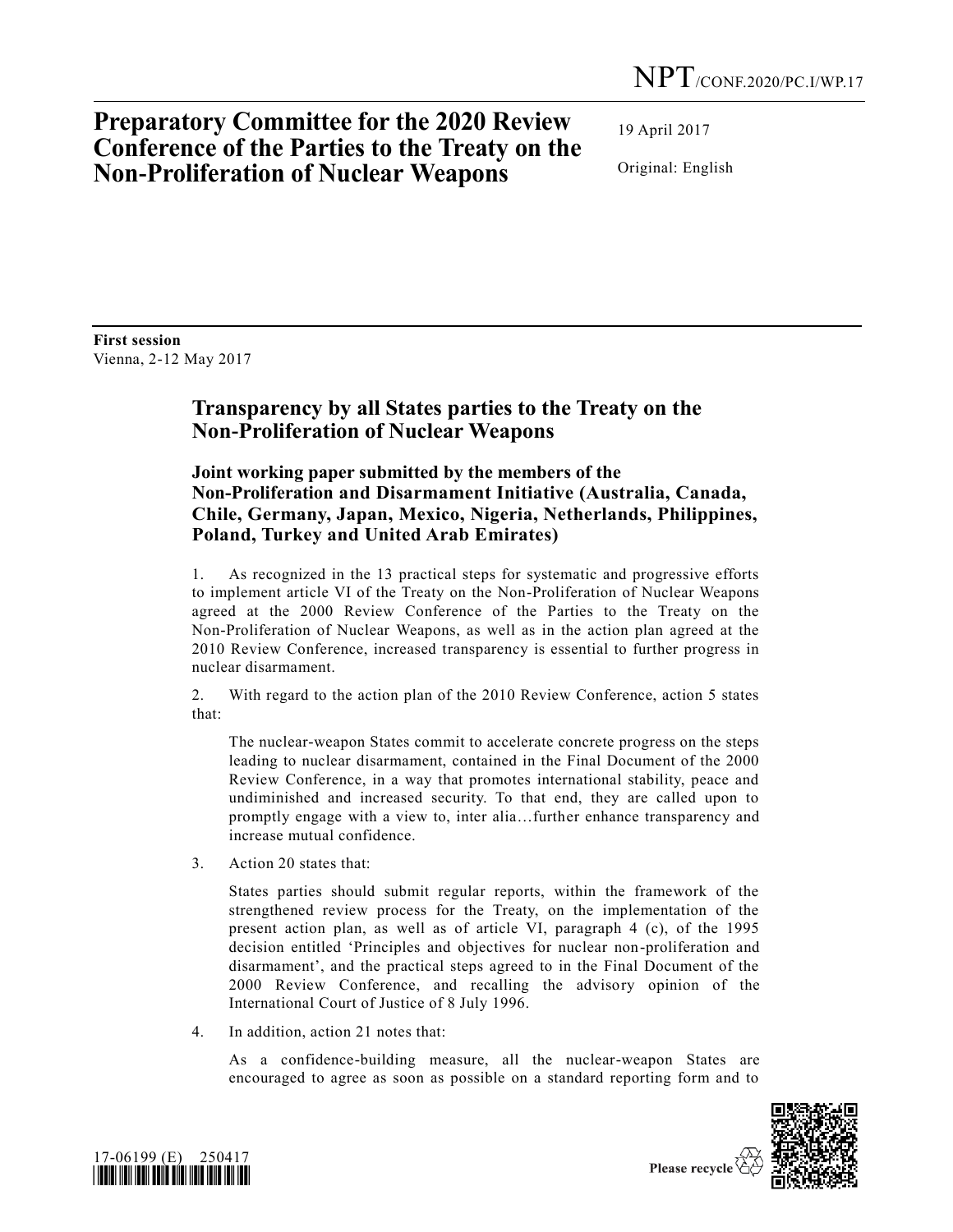determine appropriate reporting intervals for the purpose of voluntarily providing standard information without prejudice to national security. The Secretary-General of the United Nations is invited to establish a publicly accessible repository, which shall include the information provided by the nuclear-weapon States.

5. As a part of its efforts to promote the implementation of the action plan of the 2010 Review Conference, the Non-Proliferation and Disarmament Initiative submitted working papers on the subject of transparency to the 2012 and 2014 Preparatory Committee meetings and to the 2015 Review Conference.

6. The Non-Proliferation and Disarmament Initiative's working paper of 2012 [\(NPT/CONF.2015/PC.I/WP.12\)](http://undocs.org/NPT/CONF.2015/PC.I/WP.12) included a draft standard nuclear disarmament reporting form with specific items on which the Non-Proliferation Treaty nuclearweapon States could provide information, including: the quantity, types and status of nuclear warheads and their delivery systems; the quantity of fissile material produced for military purposes in the past, as well as in the present; and the measures taken to diminish the role and significance of nuclear weapons in military and security concepts, doctrines and policies. The aim of this proposal was to provide the nuclear-weapon States with a template to use in implementing actions 5 and 21.

7. The Non-Proliferation and Disarmament Initiative's working paper of 2014 [\(NPT/CONF.2015/PC.III/WP.10\)](http://undocs.org/NPT/CONF.2015/PC.III/WP.10) made a number of recommendations to the 2015 Review Conference, including the reiteration of the three principles of disarmamenttransparency, verification and irreversibility; calling on the nuclear-weapon States to fulfil their commitments under actions 5 and 21 by agreeing on a standard reporting form; calling on the nuclear-weapon States to submit annual reports using an agreed standard reporting form; and calling on all non-nuclear-weapon States to also submit regular reports on the fulfilment of their Treaty commitments and obligations.

8. Following up on the latter recommendation in its joint working paper of 2014, the Non-Proliferation and Disarmament Initiative submitted to the 2015 Review Conference a reporting template for non-nuclear-weapon States parties to the Treaty with its working paper on transparency [\(NPT/CONF.2015/WP.17\)](http://undocs.org/NPT/CONF.2015/WP.17). This reporting template aimed to provide a concise and user-friendly model which non-nuclearweapon States parties to the Treaty could use to fulfil their action 20 commitment to report on their implementation of the action plan of 2010. The reporting template includes a number of suggested elements under each action plan item, if applicable.

9. Building upon its previous working papers, the Non-Proliferation and Disarmament Initiative submits with the present working paper a new reporting template that can be used by all States parties to provide information about how they have implemented their Treaty commitments, particularly the action plan of 2010 (see annex).

10. We encourage all States parties to make use of this reporting template throughout the 2020 Treaty review cycle, with a view to increasing the quality, quantity and consistency of transparency by all States parties. We also encourage the United Nations Office for Disarmament Affairs to establish a publicly accessible repository for annual reports.

11. We also remind the nuclear-weapon States of their commitments contained in the action plan of 2010, and further encourage the regular submission of transparency reports by these States during the 2020 review cycle.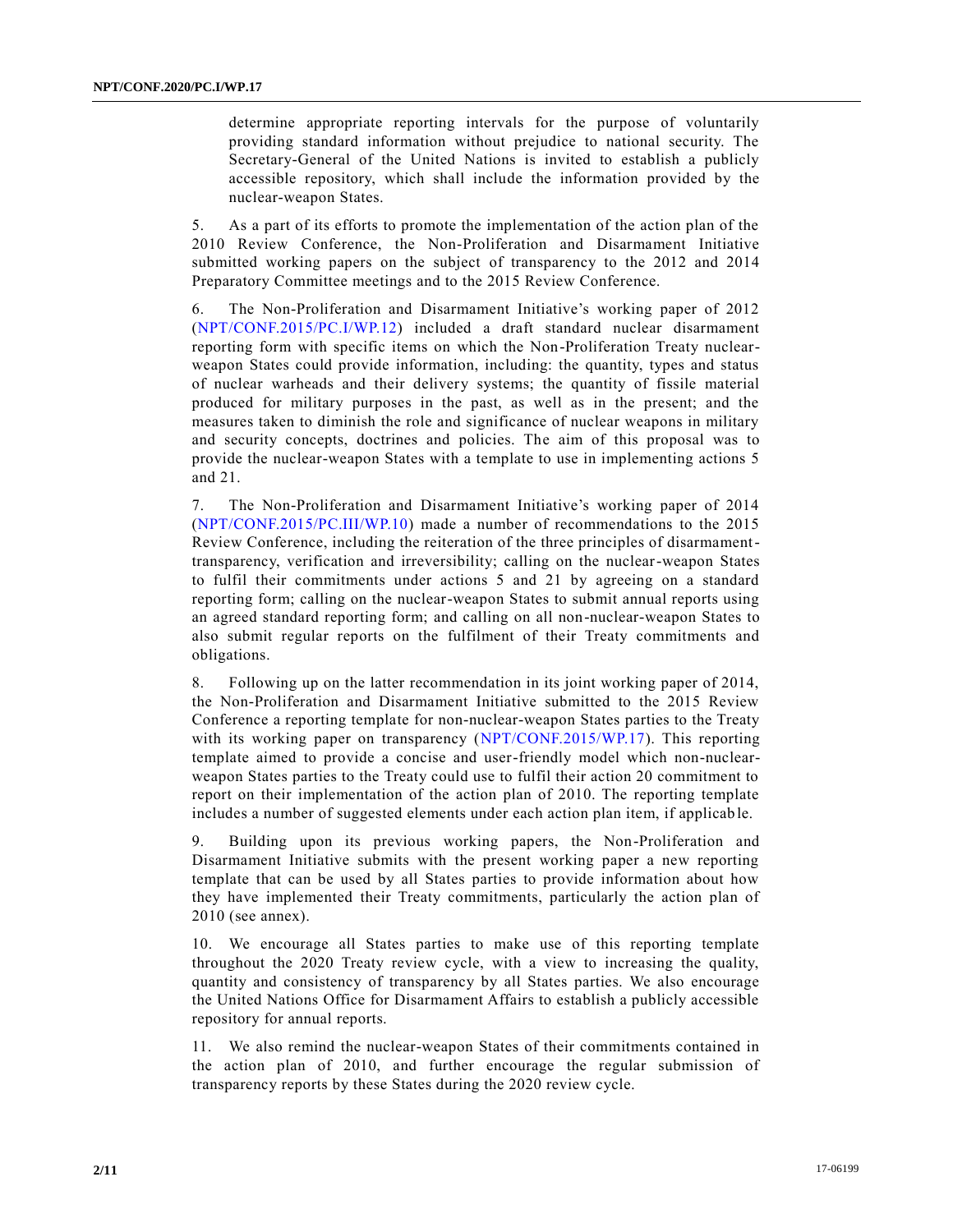#### **Annex**

## **Report by [country] on the implementation of the action plan agreed at the 2010 Review Conference of the Treaty on the Non-Proliferation of Nuclear Weapons**

Action 20 of the action plan contained in the Final Document of the 2010 Review Conference of the Parties to the Treaty on the Non-Proliferation of Nuclear Weapons calls on States parties to submit regular reports on their implementation of the plan, as well as of the 13 practical steps towards disarmament contained in the Final Document of the 2000 Review Conference, and of article VI, paragraph 4 (c), of the 1995 Review and Extension Conference decision entitled "Principles and objectives for nuclear non-proliferation and disarmament". Action 21 of the action plan states that, as a confidence-building measure, all nuclear-weapon States are encouraged to agree as soon as possible on a standard reporting form and to determine appropriate reporting intervals for the purpose of voluntarily providing standard information without prejudice to national security. [country] submits this report in accordance with these commitments.

*Action number Examples of information to include (if applicable)*

#### **Nuclear disarmament**

| 1    | Summary of national policy on nuclear disarmament, including any relevant<br>initiatives and actions which serve to illustrate the policy.                                                                  |
|------|-------------------------------------------------------------------------------------------------------------------------------------------------------------------------------------------------------------|
|      | Membership in regional/multilateral groups that promote nuclear disarmament.                                                                                                                                |
| 2    | National policy on irreversibility, verifiability and transparency, including any<br>relevant initiatives and actions which serve to illustrate the policy.                                                 |
|      | Support for relevant General Assembly resolutions that support irreversibility,<br>verifiability and transparency.                                                                                          |
| 3    | (Applicable only to nuclear-weapon States)                                                                                                                                                                  |
|      | Summary of unilateral, bilateral, regional and multilateral measures to reduce<br>national stockpiles of nuclear weapons.                                                                                   |
| 4    | (Applicable only to nuclear-weapon States)                                                                                                                                                                  |
|      | Current information on aggregate numbers of deployed nuclear warheads and<br>delivery vehicles in accordance with the most recent reporting through the new<br>Strategic Arms Reduction Treaty (New START). |
|      | Summary of recent inspections of facilities through New START.                                                                                                                                              |
|      | Summary of any meetings of the Bilateral Consultative Commission established by<br>New START.                                                                                                               |
|      | Summary of bilateral meetings to discuss future nuclear reduction agreements.                                                                                                                               |
| 5(a) | (Applicable only to nuclear-weapon States)                                                                                                                                                                  |
|      | Information on the overall reductions in the national stockpile of all types of nuclear                                                                                                                     |

weapons during the five review cycles since the Non-Proliferation Treaty was indefinitely extended: 1995-2000, 2000-2005, 2005-2010, 2010-2015 and 2015 present.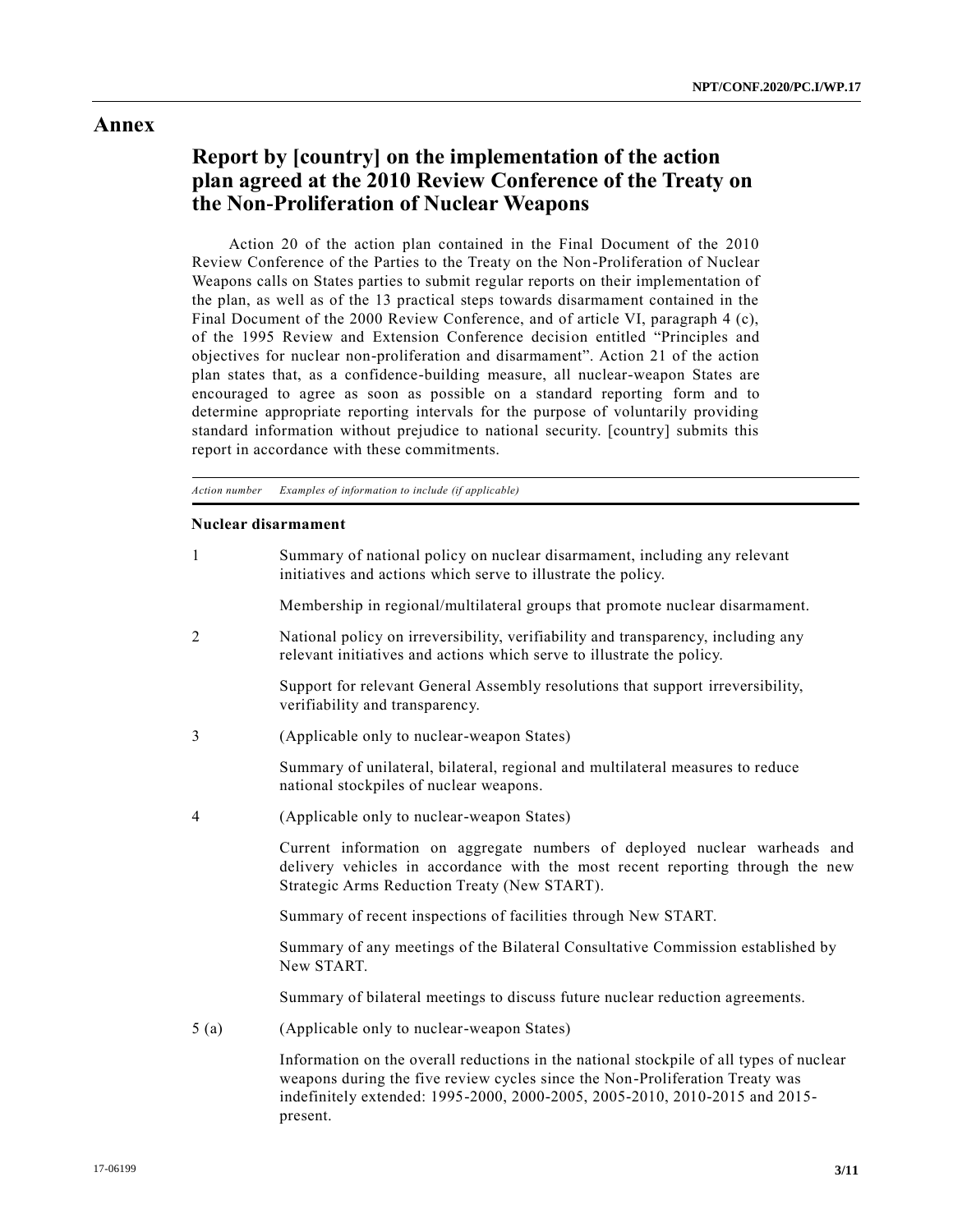| Action number    | Examples of information to include (if applicable)                                                                                                                                                                                                                                                                                                                                                                                                                                                                     |
|------------------|------------------------------------------------------------------------------------------------------------------------------------------------------------------------------------------------------------------------------------------------------------------------------------------------------------------------------------------------------------------------------------------------------------------------------------------------------------------------------------------------------------------------|
| 5(b)             | (Applicable only to nuclear-weapon States)                                                                                                                                                                                                                                                                                                                                                                                                                                                                             |
|                  | Information on the current stockpile of all types of nuclear warheads and their<br>delivery vehicles, including deployed and non-deployed, strategic and non-strategic,<br>and those awaiting dismantlement, as well as their locations.                                                                                                                                                                                                                                                                               |
|                  | Information should be provided in the following categories for both nuclear warheads<br>and their delivery vehicles: (i) total number, including those awaiting dismantlement;<br>and (ii) number in stockpile (deployed strategic and non-strategic, non-deployed<br>strategic and non-strategic), excluding those awaiting dismantlement. In addition, for<br>delivery vehicles of nuclear warheads: number of delivery vehicles by type (missiles,<br>aircraft, submarines, artillery, others) for item (ii) above. |
|                  | Information on current stockpiles of fissile material for nuclear weapons.                                                                                                                                                                                                                                                                                                                                                                                                                                             |
|                  | Information should be provided in the following categories: (i) aggregate amount of<br>plutonium produced for national security purposes/nuclear weapons purposes (in<br>metric tons); (ii) aggregate amount of highly enriched uranium produced for national<br>security purposes/nuclear weapons purposes (in metric tons); and (iii) amount of<br>fissile material declared excess for national security purposes/nuclear weapons (in<br>metric tons).                                                              |
|                  | <i>Note:</i> Nuclear weapons purposes are a subcategory of national security purposes,<br>which includes military purposes other than nuclear weapons, such as for naval fuel.                                                                                                                                                                                                                                                                                                                                         |
| 5 <sub>(c)</sub> | (Applicable only to nuclear-weapon States)                                                                                                                                                                                                                                                                                                                                                                                                                                                                             |
|                  | Measures taken, or in the process of being taken, to diminish the role and<br>significance of nuclear weapons in military and security concepts, doctrines and<br>policies.                                                                                                                                                                                                                                                                                                                                            |
|                  | Information on the scope and focus of policy reviews, either scheduled, under way or<br>completed, relating to nuclear weapon stockpiles, nuclear doctrine or nuclear posture.                                                                                                                                                                                                                                                                                                                                         |
| 5(d)             | (Applicable only to nuclear-weapon States)                                                                                                                                                                                                                                                                                                                                                                                                                                                                             |
|                  | Summary of discussions on policies that could prevent the use of nuclear weapons<br>and eventually lead to their elimination, lessen the danger of nuclear war and<br>contribute to the non-proliferation and disarmament of nuclear weapons.                                                                                                                                                                                                                                                                          |
| 5(e)             | (Applicable only to nuclear-weapon States)                                                                                                                                                                                                                                                                                                                                                                                                                                                                             |
|                  | Measures taken, or in the process of being taken, to reduce the operational readiness<br>of the reporting State's nuclear arsenal.                                                                                                                                                                                                                                                                                                                                                                                     |
|                  | Summary of efforts to engage non-nuclear-weapon States parties to the Treaty on<br>reducing the operational status of nuclear weapons.                                                                                                                                                                                                                                                                                                                                                                                 |
| 5(f)             | (Applicable only to nuclear-weapon States)                                                                                                                                                                                                                                                                                                                                                                                                                                                                             |
|                  | Measures taken, or in the process of being taken, to reduce the risk of accidental use<br>of nuclear weapons.                                                                                                                                                                                                                                                                                                                                                                                                          |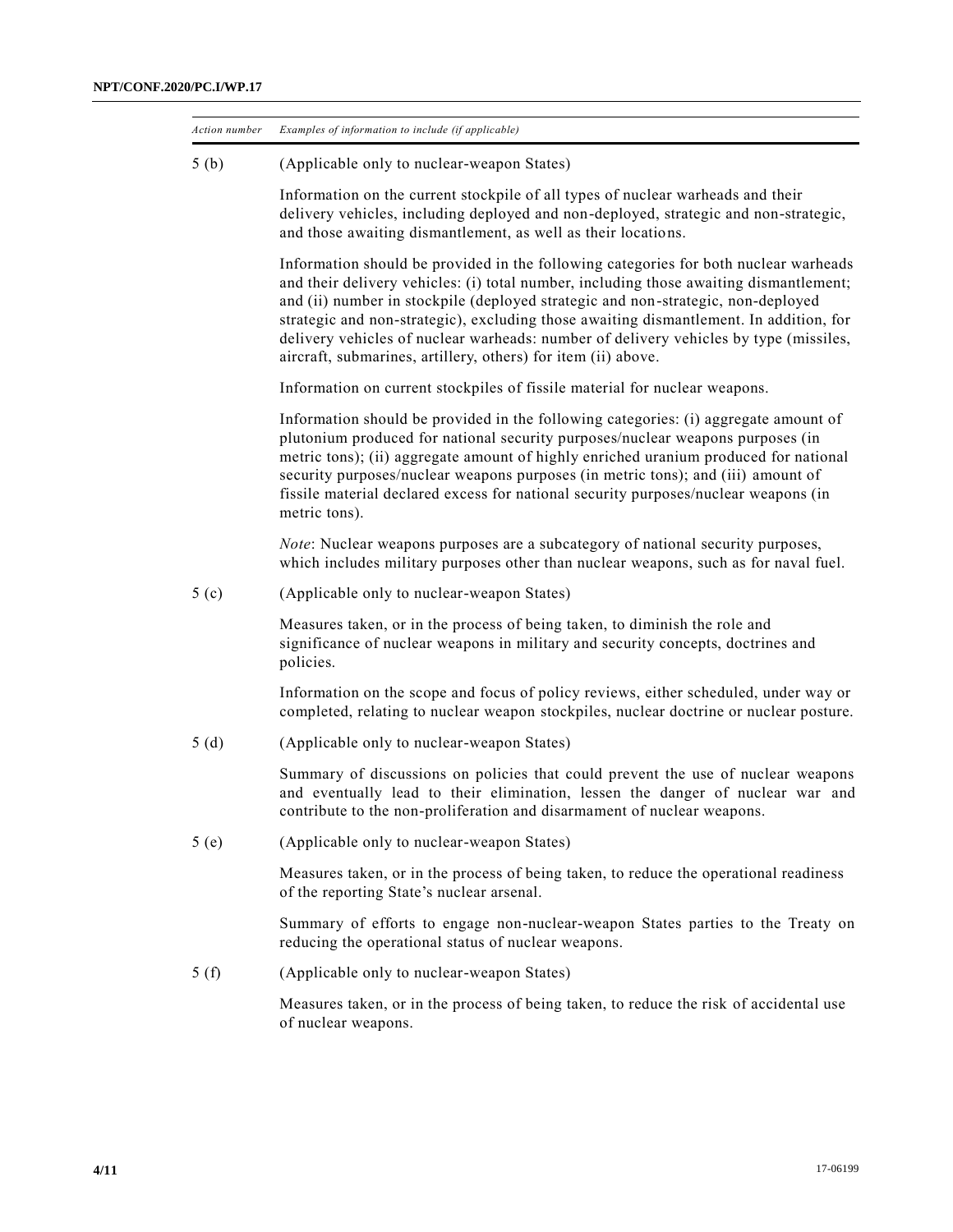| Action number | Examples of information to include (if applicable)                                                                                                                                                                                                                                                                                                                                                        |
|---------------|-----------------------------------------------------------------------------------------------------------------------------------------------------------------------------------------------------------------------------------------------------------------------------------------------------------------------------------------------------------------------------------------------------------|
| 5(g)          | (Applicable only to nuclear-weapon States)                                                                                                                                                                                                                                                                                                                                                                |
|               | Summary of any unilateral, bilateral, regional or multilateral confidence- and<br>security-building measures to enhance transparency and increase mutual confidence,<br>as well as those measures put in place with regard to nuclear weapons.                                                                                                                                                            |
| 6             | Support for the establishment of a subsidiary body in the Conference on<br>Disarmament to deal with nuclear disarmament, including through support for<br>relevant draft programmes of work of the Conference, Non-Proliferation Treaty<br>working papers and/or General Assembly resolutions.                                                                                                            |
|               | Participation in any working groups on nuclear disarmament.                                                                                                                                                                                                                                                                                                                                               |
| 7             | Support for the establishment of a subsidiary body in the Conference on<br>Disarmament to discuss effective international arrangements to assure non-nuclear-<br>weapon States against the use or threat of use of nuclear weapons, including through<br>support for relevant draft programmes of work of the Conference, Non-Proliferation<br>Treaty working papers and/or General Assembly resolutions. |
| 8             | (Applicable only to nuclear-weapon States)                                                                                                                                                                                                                                                                                                                                                                |
|               | Description of unilateral, bilateral, regional and multilateral security assurances<br>provided to non-nuclear-weapon States parties to the Treaty against the use or threat<br>of use of nuclear weapons.                                                                                                                                                                                                |
| 9             | (For all States)                                                                                                                                                                                                                                                                                                                                                                                          |
|               | National efforts to support the establishment of nuclear-weapon-free zone treaties.                                                                                                                                                                                                                                                                                                                       |
|               | Support for relevant General Assembly resolutions and/or Non-Proliferation Treaty<br>working papers that support the establishment of nuclear-weapon-free zones.                                                                                                                                                                                                                                          |
|               | Name of nuclear-weapon-free zone treaty to which your country is party.                                                                                                                                                                                                                                                                                                                                   |
|               | (For nuclear-weapon States)                                                                                                                                                                                                                                                                                                                                                                               |
|               | Summary of efforts (including current status and future prospects) to ratify the<br>relevant protocols of nuclear-weapon-free zone treaties or to review any related<br>reservations on the ratification of such protocols.                                                                                                                                                                               |
|               | Current status of consultations and cooperation on entry into force of the relevant<br>protocols of nuclear-weapon-free zones.                                                                                                                                                                                                                                                                            |
| 10            | (Applicable only to nuclear-weapon States)                                                                                                                                                                                                                                                                                                                                                                |
|               | Current status of signature and ratification (including dates of signature and<br>ratification) of the Comprehensive Nuclear-Test-Ban Treaty and summary of efforts<br>to complete the ratification of that Treaty (if applicable).                                                                                                                                                                       |
|               | Summary of efforts to encourage Annex 2 States to sign and ratify the<br>Comprehensive Nuclear-Test-Ban Treaty.                                                                                                                                                                                                                                                                                           |
| 11            | Date of signature and ratification of the Comprehensive Nuclear-Test-Ban Treaty.                                                                                                                                                                                                                                                                                                                          |
|               | Current status of the reporting State's policy on the moratorium on nuclear weapon<br>test explosions.                                                                                                                                                                                                                                                                                                    |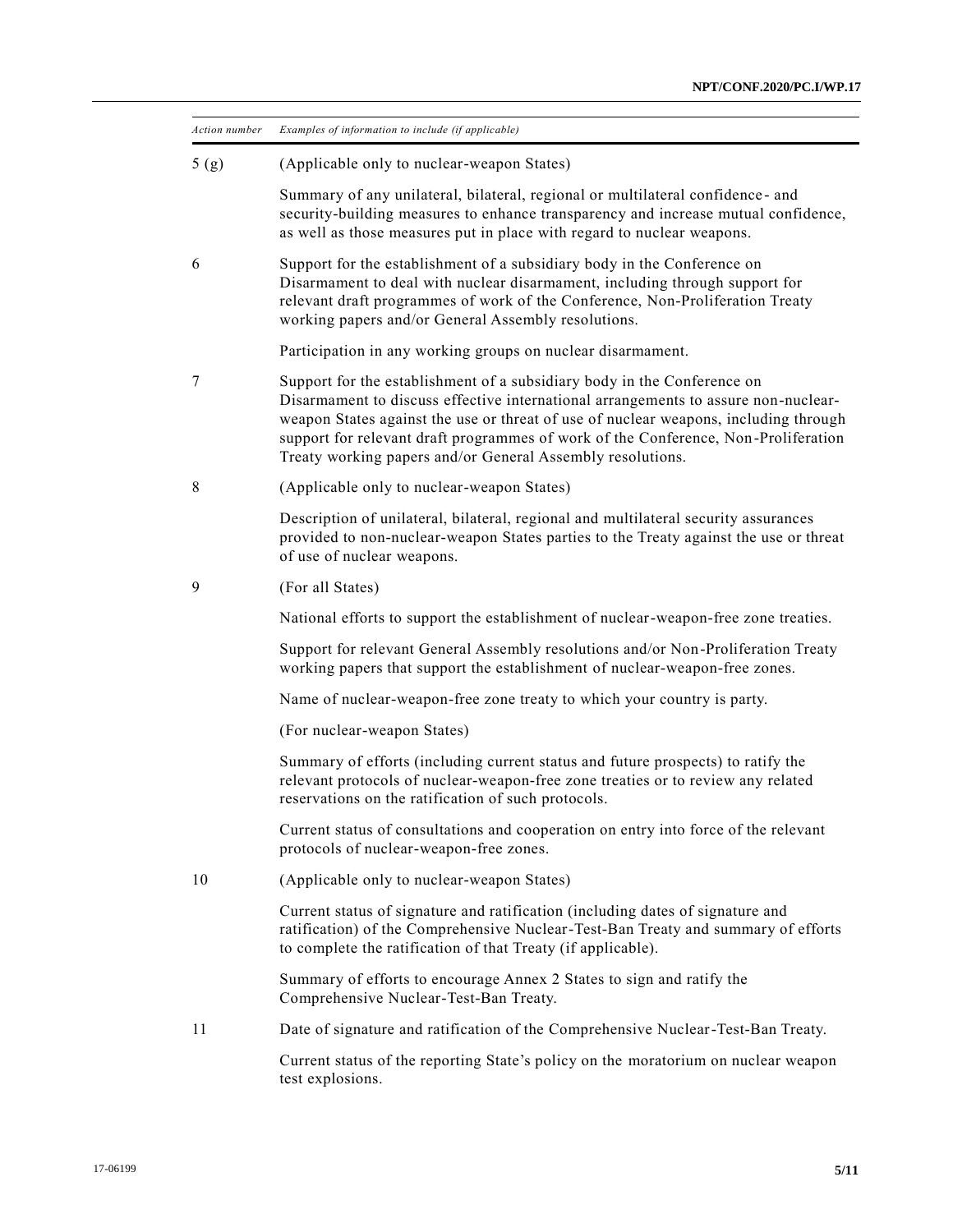| Action number | Examples of information to include (if applicable)                                                                                                                                                                                                                                                                                                                                                                                                                                                                                                    |
|---------------|-------------------------------------------------------------------------------------------------------------------------------------------------------------------------------------------------------------------------------------------------------------------------------------------------------------------------------------------------------------------------------------------------------------------------------------------------------------------------------------------------------------------------------------------------------|
| 12            | Confirmation that commitment was met to report at the Conference on Facilitating<br>the Entry into Force of the Comprehensive Nuclear-Test-Ban Treaty (Article XIV<br>Conference) held in 2011 on progress made towards the urgent entry into force of<br>that Treaty.                                                                                                                                                                                                                                                                                |
|               | Summary of reports made at the subsequent Article XIV Conferences on progress<br>made towards the entry into force of that Treaty.                                                                                                                                                                                                                                                                                                                                                                                                                    |
| 13            | Activities to promote the early entry into force of the Comprehensive Nuclear-Test-<br>Ban Treaty at the national, regional and global levels, in particular a summary of<br>efforts to encourage all States that have yet to do so to sign and ratify the Treaty<br>(e.g., positions on General Assembly resolutions; participation in Article XIV<br>Conferences or Comprehensive Nuclear-Test-Ban Treaty ministerial meetings;<br>participation in Non-Proliferation Treaty working papers and/or national, regional,<br>multilateral activities). |
|               | Summary of national efforts to fully implement the Comprehensive Nuclear-Test-Ban<br>Treaty (e.g., national legislation or policies).                                                                                                                                                                                                                                                                                                                                                                                                                 |
|               | List any nationals who participate in the Comprehensive Nuclear-Test-Ban Treaty<br>Group of Eminent Persons.                                                                                                                                                                                                                                                                                                                                                                                                                                          |
| 14            | Summary of national efforts to construct, complete and/or certify International<br>Monitoring System stations.                                                                                                                                                                                                                                                                                                                                                                                                                                        |
|               | Summary of national efforts to help the Comprehensive Nuclear-Test-Ban Treaty<br>Organization strengthen its verification regime (e.g., workshops, seminars, training,<br>exercises, voluntary funding contributions and/or in-kind contributions).                                                                                                                                                                                                                                                                                                   |
|               | Summary of national efforts to help develop the Comprehensive Nuclear-Test-Ban<br>Treaty Organization's on-site inspection capabilities.                                                                                                                                                                                                                                                                                                                                                                                                              |
| 15            | Support for launching negotiations on a treaty to ban the production of fissile<br>materials for nuclear weapons or other nuclear explosive devices, including through<br>support for relevant draft programmes of work of the Conference on Disarmament,<br>General Assembly resolutions and/or Non-Proliferation Treaty working papers.                                                                                                                                                                                                             |
|               | Summary of contributions to the Group of Governmental Experts on the subject.                                                                                                                                                                                                                                                                                                                                                                                                                                                                         |
|               | Summary of contributions to the High-level Fissile Material Cut-Off Treaty Expert<br>Preparatory Group.                                                                                                                                                                                                                                                                                                                                                                                                                                               |
| 16            | (Applicable only to nuclear-weapon States)                                                                                                                                                                                                                                                                                                                                                                                                                                                                                                            |
|               | Information on any current status and future plans, such as amount and time frame to:<br>(i) declare to the International Atomic Energy Agency (IAEA) any fissile material<br>designated as no longer required for military purposes; (ii) place such material under<br>IAEA or other relevant international verification; and/or (iii) arrange for the<br>disposition of such material.                                                                                                                                                              |
| 17            | (Applicable only to nuclear-weapon States)                                                                                                                                                                                                                                                                                                                                                                                                                                                                                                            |
|               | Information on the status of the development of appropriate legally binding<br>verification arrangements to ensure the irreversible removal of excess fissile<br>material.                                                                                                                                                                                                                                                                                                                                                                            |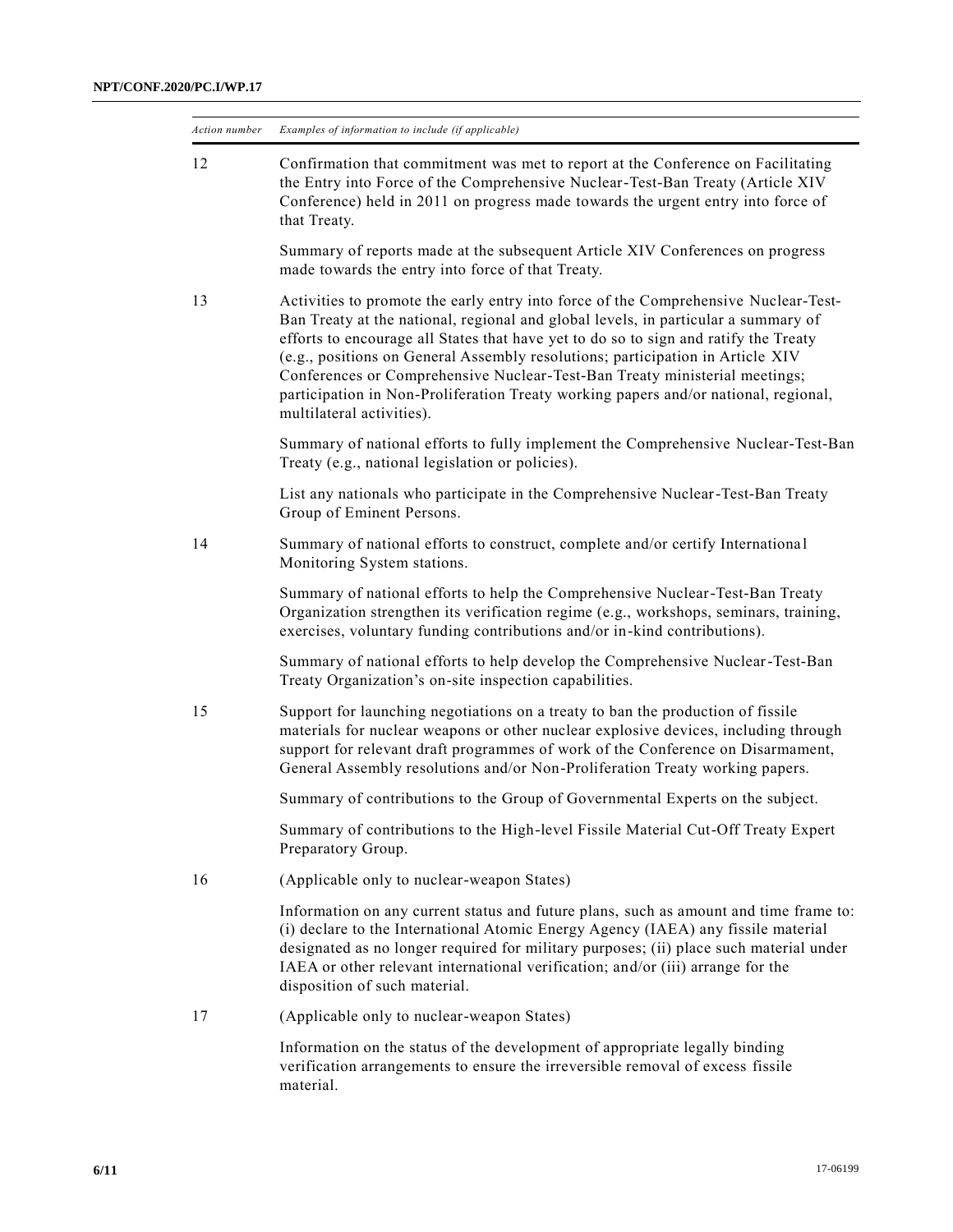| Action number | Examples of information to include (if applicable)                                                                                                                                                                                                                                                                     |
|---------------|------------------------------------------------------------------------------------------------------------------------------------------------------------------------------------------------------------------------------------------------------------------------------------------------------------------------|
|               | Proposals and/or statements made in support of the development of appropriate<br>legally binding verification arrangements to ensure the irreversible removal of excess<br>fissile material from military stockpiles by nuclear-weapon States.                                                                         |
| 18            | (Applicable only to nuclear-weapon States)                                                                                                                                                                                                                                                                             |
|               | Information on any current or future plans to dismantle, or convert to peaceful uses,<br>facilities that produce fissile material for nuclear weapons purposes.                                                                                                                                                        |
|               | Confirmation that domestic nuclear facilities do not produce fissile material for use<br>in nuclear weapons or other nuclear explosive devices.                                                                                                                                                                        |
| 19            | Any cooperation among governments, the United Nations and civil society aimed at<br>increasing confidence, improving transparency and developing efficient verification<br>capabilities related to nuclear disarmament.                                                                                                |
|               | Summary of national, regional and international efforts to promote greater<br>transparency, confidence and efficiency in the verification of nuclear disarmament.                                                                                                                                                      |
| 20            | Year and official document symbol of all regular reports on the implementation of<br>article VI, paragraph 4 (c), of the 1995 decision entitled "Principles and objectives<br>for nuclear non-proliferation and disarmament" and the practical steps agreed to in<br>the Final Document of the 2000 Review Conference. |
| 21            | (For nuclear-weapon States)                                                                                                                                                                                                                                                                                            |
|               | Any agreed standard reporting form and determined reporting intervals.                                                                                                                                                                                                                                                 |
|               | Summary of efforts to agree on a standard reporting form and to determine<br>appropriate reporting intervals for the purpose of voluntarily providing standard<br>information without prejudice to national security.                                                                                                  |
|               | (For non-nuclear-weapon States)                                                                                                                                                                                                                                                                                        |
|               | Summary of efforts to encourage the nuclear-weapon States to agree on a standard<br>reporting form and to determine an appropriate reporting interval.                                                                                                                                                                 |
| 22            | Summary of efforts to promote nuclear disarmament and non-proliferation education<br>(e.g., contributions to the report of the Secretary-General, adding the subject to<br>school curriculums, seminars, conferences, exhibitions, partnerships with civil<br>society, public events, social media events, contests).  |
|               | Nuclear non-proliferation                                                                                                                                                                                                                                                                                              |
| 23            | Summary of efforts to promote universal adherence to the Non-Proliferation Treaty.                                                                                                                                                                                                                                     |
| 24            | Summary of safeguards agreements concluded with IAEA, such as a comprehensive<br>safeguards agreement, Additional Protocol and/or Modified Small Quantities<br>Protocol.                                                                                                                                               |
| 25            | Summary of efforts to conclude a comprehensive safeguards agreement, or to<br>facilitate and encourage others to do so.                                                                                                                                                                                                |
| 26            | Summary of national efforts to comply with non-proliferation obligations.                                                                                                                                                                                                                                              |
|               | Examples of initiatives, including through Non-Proliferation Treaty working papers,<br>that promote high international standards of compliance.                                                                                                                                                                        |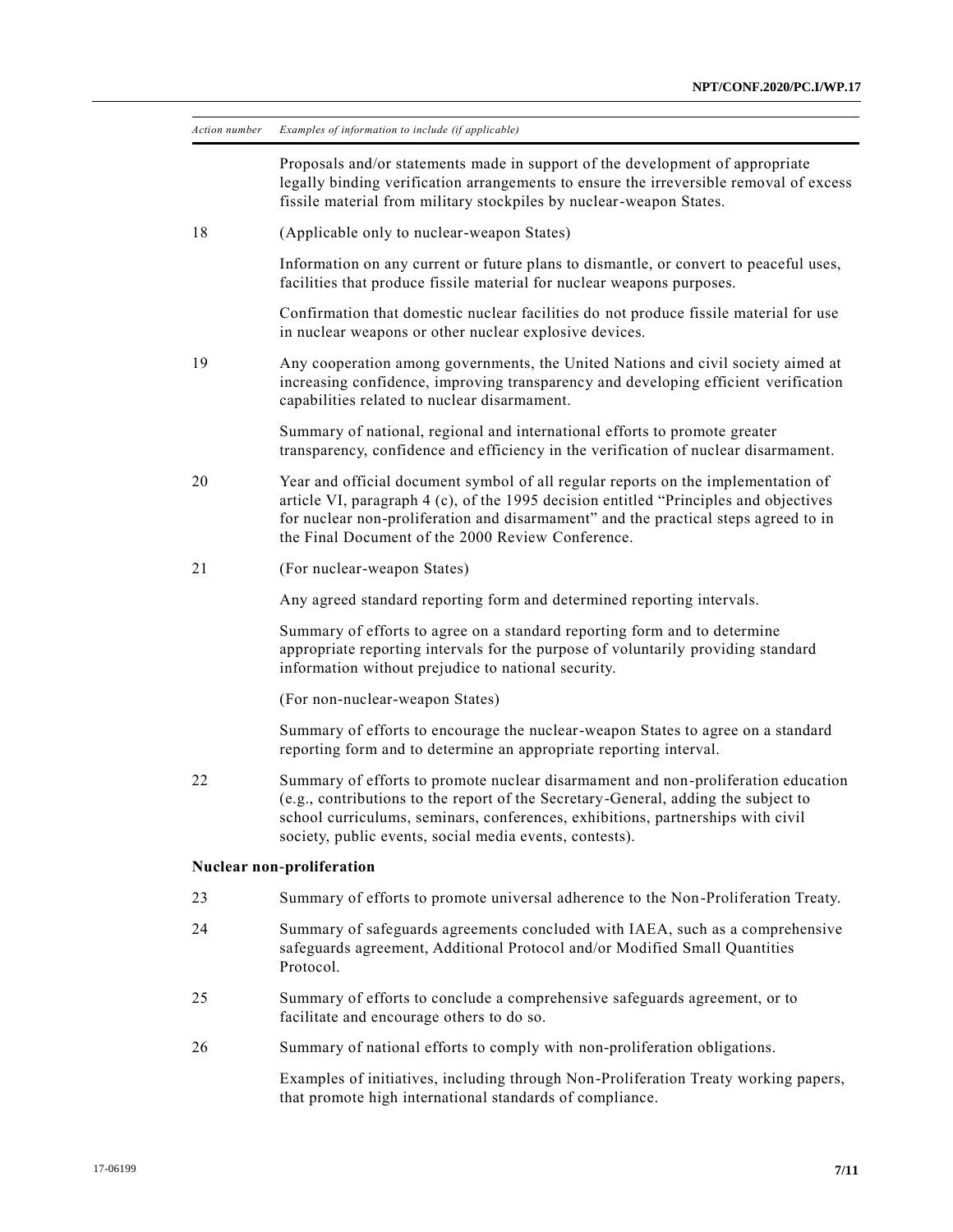| Action number | Examples of information to include (if applicable)                                                                                                                                                                                                                                                                                                                          |
|---------------|-----------------------------------------------------------------------------------------------------------------------------------------------------------------------------------------------------------------------------------------------------------------------------------------------------------------------------------------------------------------------------|
|               | Summary of IAEA conclusions about the non-diversion of declared nuclear material<br>from peaceful nuclear activities and the absence of undeclared nuclear material and<br>activities.                                                                                                                                                                                      |
| 27            | Summary of national steps taken to address cases of non-compliance with<br>Non-Proliferation Treaty non-proliferation obligations, including the implementation<br>of sanctions regimes imposed by the Security Council or statements in relevant<br>international forums, such as the IAEA General Conference or Board of Governors.                                       |
| 28            | Date of signature and entry into force of an Additional Protocol agreement with<br>IAEA.                                                                                                                                                                                                                                                                                    |
|               | Summary of efforts to implement the Additional Protocol or to encourage and<br>facilitate others to do so.                                                                                                                                                                                                                                                                  |
| 29            | Summary of national, regional and/or multilateral efforts to promote or assist other<br>States in concluding or implementing a comprehensive safeguards agreement                                                                                                                                                                                                           |
| 30            | Summary of support for efforts to apply safeguards more widely in nuclear-weapon<br>States (e.g., Non-Proliferation Treaty working papers)                                                                                                                                                                                                                                  |
| 31            | Efforts to amend or rescind an existing Small Quantities Protocol.                                                                                                                                                                                                                                                                                                          |
| 32            | Summary of efforts to review and evaluate IAEA safeguards, including efforts to<br>support decisions to increase the effectiveness and efficiency of IAEA safeguards.                                                                                                                                                                                                       |
| 33            | Summary of status of payment of assessed contributions to IAEA.                                                                                                                                                                                                                                                                                                             |
|               | Summary of extrabudgetary, voluntary and/or in-kind contributions to IAEA.                                                                                                                                                                                                                                                                                                  |
| 34            | Summary of contributions to the development of an international technology base to<br>help improve IAEA safeguards.                                                                                                                                                                                                                                                         |
| 35            | Summary of efforts in export control regimes (e.g., the Nuclear Suppliers Group, the<br>Zangger Committee, the Wassenaar Arrangement), Security Council resolution 1540<br>$(2004)$ and its reporting mechanism and other arrangements (e.g., domestic<br>legislation or bilateral agreements) that help to ensure nuclear-related exports do not<br>lead to proliferation. |
| 36            | Summary of the implementation of nuclear export control lists in domestic export<br>control legislation and/or regulations.                                                                                                                                                                                                                                                 |
| 37            | Summary of efforts to show that the safeguards and compliance record of a recipient<br>State is taken into account in making nuclear export decisions.                                                                                                                                                                                                                      |
| 38            | Support for the legitimate right of States to peaceful uses of nuclear energy, such as<br>by providing a list of States with which nuclear cooperation agreements have been<br>completed.                                                                                                                                                                                   |
| 39            | Summary of key policy criteria considered when determining whether or not to<br>engage in nuclear cooperation with a State.                                                                                                                                                                                                                                                 |
| 40            | Summary of efforts to strengthen the physical protection of nuclear facilities,<br>particularly by the national regulatory agency                                                                                                                                                                                                                                           |
|               | Summary of efforts undertaken to implement commitments made in the Nuclear<br>Security Summit process.                                                                                                                                                                                                                                                                      |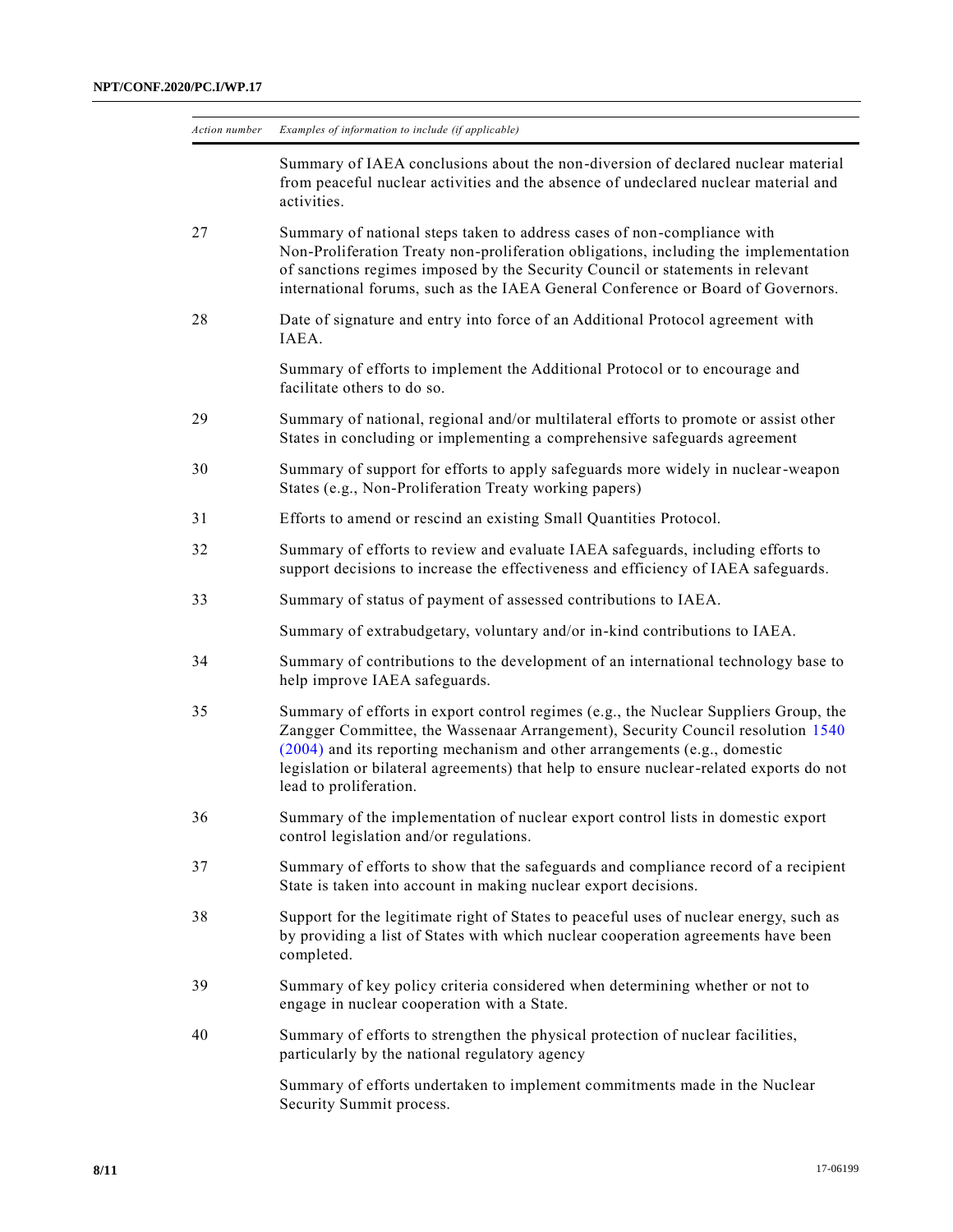| Action number | Examples of information to include (if applicable)                                                                                                                                                                                                                                                                                |
|---------------|-----------------------------------------------------------------------------------------------------------------------------------------------------------------------------------------------------------------------------------------------------------------------------------------------------------------------------------|
| 41            | Summary of efforts to apply the IAEA INFCIRC/225/Rev.4 (Corrected).                                                                                                                                                                                                                                                               |
|               | Timeline for any planned national reviews of physical protection policies and<br>practices or any reviews that have been accomplished.                                                                                                                                                                                            |
| 42            | Summary of progress in signing, ratifying and implementing the Convention on the<br>Physical Protection of Nuclear Material and its 2005 Amendment.                                                                                                                                                                               |
|               | Summary of efforts to promote the ratification and implementation of the Convention<br>and its 2005 Amendment                                                                                                                                                                                                                     |
| 43            | Summary of steps taken to implement the principles of the revised IAEA Code of<br>Conduct on the Safety and Security of Radioactive Sources.                                                                                                                                                                                      |
|               | Summary of steps taken to implement the Guidance on the Import and Export of<br>Radioactive Sources.                                                                                                                                                                                                                              |
| 44            | Summary of efforts to strengthen national capabilities against the illicit trafficking of<br>nuclear material.                                                                                                                                                                                                                    |
|               | Summary of efforts to provide assistance to other States to strengthen national<br>capabilities against the illicit trafficking of nuclear material (e.g., commitments made<br>in the context of the Nuclear Security Summit process, the Global Partnership against<br>the Spread of Weapons and Materials of Mass Destruction). |
|               | Information about participation in the Proliferation Security Initiative.                                                                                                                                                                                                                                                         |
|               | Information about participation in the Global Initiative to Combat Nuclear Terrorism.                                                                                                                                                                                                                                             |
|               | Summary of any reports provided in accordance with Security Council resolution<br>1540 (2004).                                                                                                                                                                                                                                    |
|               | Status of participation in the IAEA Illicit Trafficking Database.                                                                                                                                                                                                                                                                 |
|               | Status of participation in the nuclear security activities of the International Criminal<br>Police Organization (INTERPOL).                                                                                                                                                                                                       |
| 45            | Summary of progress in signing, ratifying and implementing the International<br>Convention on the Suppression of Acts of Nuclear Terrorism.                                                                                                                                                                                       |
| 46            | Summary of activities to strengthen national regulatory controls of nuclear material,<br>including establishing and maintaining a State System of Accounting for and Control<br>of Nuclear Material, as well as any regional-level systems.                                                                                       |
|               | Summary of cooperation with IAEA on accounting and control of nuclear materials.                                                                                                                                                                                                                                                  |
|               | Summary of support for IAEA programmes relevant to these actions, including the<br>nuclear security relevant work of the IAEA nuclear safety and security programme.                                                                                                                                                              |
|               | Peaceful uses of nuclear energy                                                                                                                                                                                                                                                                                                   |
| 47            | Summary of the types of peaceful uses of nuclear energy being pursued nationally<br>(e.g., power generation, mining, medical, agricultural).                                                                                                                                                                                      |
| 48            | Summary of national policy on nuclear cooperation, including legislation on export<br>controls.                                                                                                                                                                                                                                   |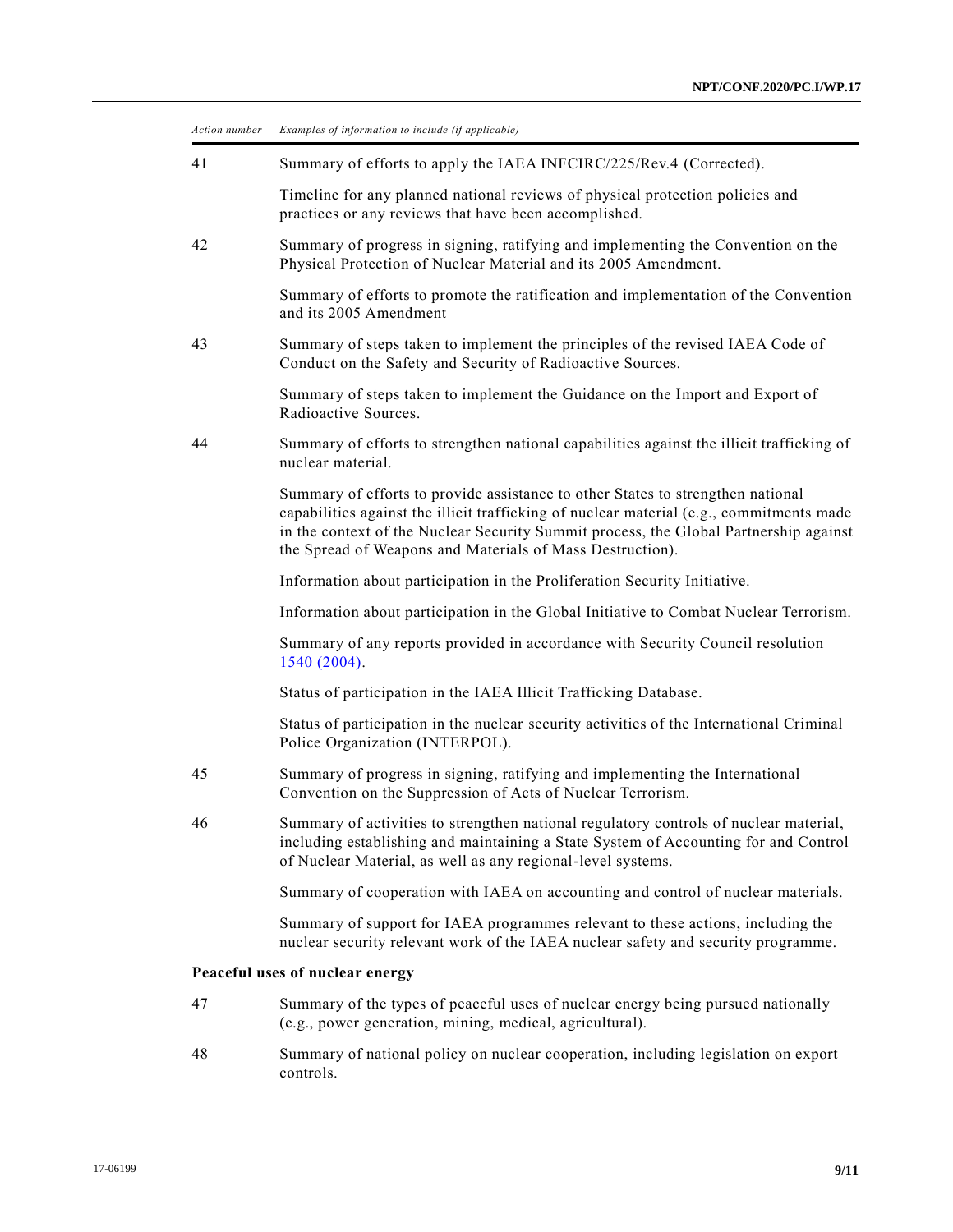| Action number | Examples of information to include (if applicable)                                                                                                                                                                                                                                                                                  |
|---------------|-------------------------------------------------------------------------------------------------------------------------------------------------------------------------------------------------------------------------------------------------------------------------------------------------------------------------------------|
| 49            | Summary of national, bilateral, regional and/or multilateral efforts to further the<br>development and application of nuclear technologies to areas that will help to meet<br>the needs of developing countries.                                                                                                                    |
| 50            | Summary of international efforts to assist developing countries, identifying those<br>activities which are undertaken through the IAEA Technical Cooperation Programme.                                                                                                                                                             |
| 51            | List of the total number of countries with which nuclear cooperation agreements are<br>in effect (see actions 37 and 38).                                                                                                                                                                                                           |
|               | List of the total number of nuclear cooperation agreements awaiting implementation.                                                                                                                                                                                                                                                 |
| 52            | Summary of efforts to enhance the effectiveness and efficiency of the IAEA<br>Technical Cooperation Programme, such as by advocating for accountability and<br>transparency in the operation of the Programme, supporting the implementation of<br>recommendations made by the Agency's Office of Internal Oversight Services, etc. |
| 53            | Summary of efforts in the IAEA Board of Governor's Technical Assistance and<br>Cooperation Committee.                                                                                                                                                                                                                               |
|               | Summary of efforts to strengthen the IAEA Technical Cooperation Programme,<br>including through any voluntary financial or in-kind contributions.                                                                                                                                                                                   |
| 54            | Rate of attainment on assessed voluntary contributions to the Technical Cooperation<br>Fund.                                                                                                                                                                                                                                        |
| 55            | Summary of any voluntary contributions to the IAEA Peaceful Uses Initiative or<br>other extrabudgetary contributions to IAEA.                                                                                                                                                                                                       |
| 56            | Summary of national, bilateral and international efforts with regard to capacity-<br>building and human resource development on peaceful uses of nuclear energy.                                                                                                                                                                    |
| 57            | Title and date of key national legislation on peaceful uses of nuclear energy.                                                                                                                                                                                                                                                      |
| 58            | Summary of efforts to develop multilateral approaches to the nuclear fuel cycle.                                                                                                                                                                                                                                                    |
| 59            | Status vis-à-vis the Convention on Nuclear Safety, the Convention on Early<br>Notification of a Nuclear Accident, the Convention on Assistance in the Case of a<br>Nuclear Accident or Radiological Emergency and the Joint Convention on the Safety<br>of Spent Fuel Management and on the Safety of Radioactive Waste Management. |
|               | Status vis-à-vis the International Convention on the Suppression of Acts of Nuclear<br>Terrorism and the Convention on the Physical Protection of Nuclear Material and its<br>2005 Amendment could be reiterated (see actions 42 and 45).                                                                                           |
| 60            | Summarize how international best practices on nuclear safety and security have been<br>implemented nationally.                                                                                                                                                                                                                      |
|               | Summarize any contributions to the IAEA Safety Standards Series, the IAEA Nuclear<br>Security Series and review meetings of the Convention on Nuclear Safety and the<br>Joint Convention on the Safety of Spent Fuel Management and on the Safety of<br>Radioactive Waste Management.                                               |
|               | Summarize any participation in or contributions to workshops to share best practices,<br>including with the nuclear industry, private sector and non-governmental<br>organizations such as the World Institute for Nuclear Security.                                                                                                |